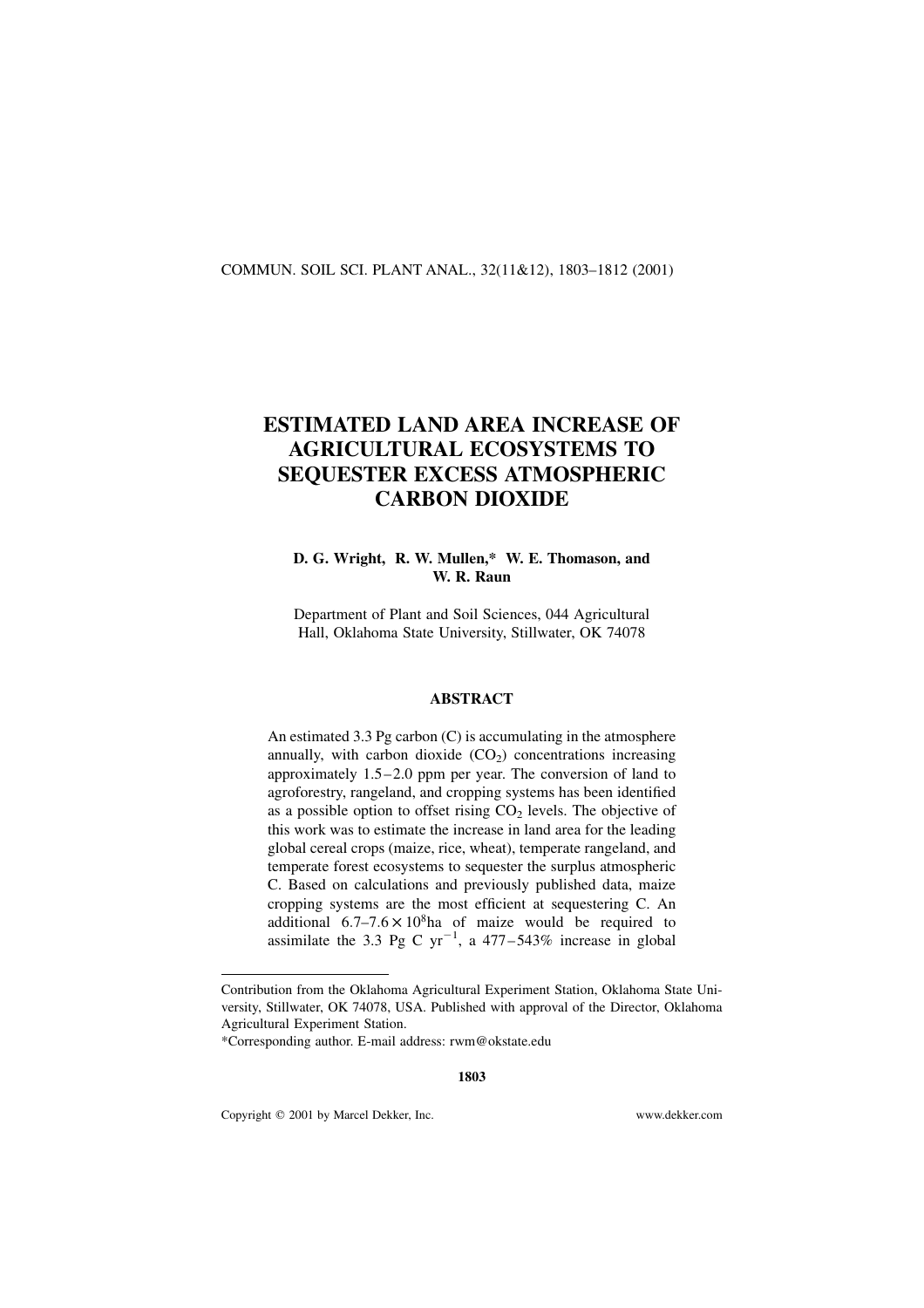| <b>ORDER I</b> |  | <b>REPRINTS</b> |
|----------------|--|-----------------|
|----------------|--|-----------------|

corn production. Agroforestry appears to be the only agricultural system that could realistically be implemented to reduce global  $CO<sub>2</sub>$  levels with a calculated increase of 4.6–4.6  $\times$  10<sup>8</sup>ha (a 52– 66% growth in worldwide area). Also, the estimated net productivity of  $6.7-7.1$  Mg C ha<sup>-1</sup> for temperate forests is significantly greater than the productivity of maize, rice, or wheat cropping systems, which ranged from  $2.7-4.3$  Mg C ha<sup>-1</sup>. Increasing land area for agricultural production may not be the answer to the global C dilemma, but intensive management systems that result in increased soil organic matter are a significant part of the solution.

#### INTRODUCTION

Carbon dioxide  $(CO_2)$  is a greenhouse gas that is believed to contribute to global warming  $(1, 2)$ . The concentration of  $CO<sub>2</sub>$  in the atmosphere is increasing by 1.5–2.0 ppm per year, giving rise to an approximate  $0.5^{\circ}$ C increase in global temperature (3, 4). Keeling and Whorf (5), report an increase in atmospheric  $CO<sub>2</sub>$ concentration from 280 ppm to a present level of 365 ppm over the past 60 years. Approximately 3.3PgC is added to the atmosphere each year from numerous natural and anthropogenic processes $(6)$ . The increase in atmospheric levels is primarily due to fossil fuel burning and deforestation (7). Additionally, the oxidizing of soil organic matter from cultivation has accounted for an estimated  $6-25\%$  of the 80 mg  $kg^{-1}$  increase in atmospheric CO<sub>2</sub> over the past 150 years (8).

To offset atmospheric accumulation of  $CO<sub>2</sub>$  and global warming, the conversion of land to agroforestry, rangeland, and no-till/minimum till cropping systems has been identified. Plant photosynthesis can increase the net carbon flux from the atmosphere to terrestrial ecosystems (9). Carbon sequestration of crops, grassland, and forest systems differs greatly and is difficult to predict due to poor understanding of the biogeochemical dynamics of C among plants, soil, and the atmosphere (10). Many scientists believe that agriculture can have the greatest impact in reducing atmospheric C due to our ability to intensively manage agriculture over long periods of time. The U.S. Department of Energy published a report that categorized the C sequestration potential of intensively managed biomes (11). Forestry displayed the highest level of potential C sequestration quantitatively with an estimate of  $1-3$  Pg C yr<sup>-1</sup>, but qualitatively the sustained management of forests was ranked moderate. Likewise, the sequestration by cropping systems was assessed to be  $0.85-0.90$  Pg C yr<sup>-1</sup> and ranked high in intensive sustained management. Rangeland sequestered 1.2 Pg C  $yr^{-1}$  and had a moderate ranking in sustained management. Increasing land area in agricultural production that sequesters greater concentrations of  $CO<sub>2</sub>$  appears to be an

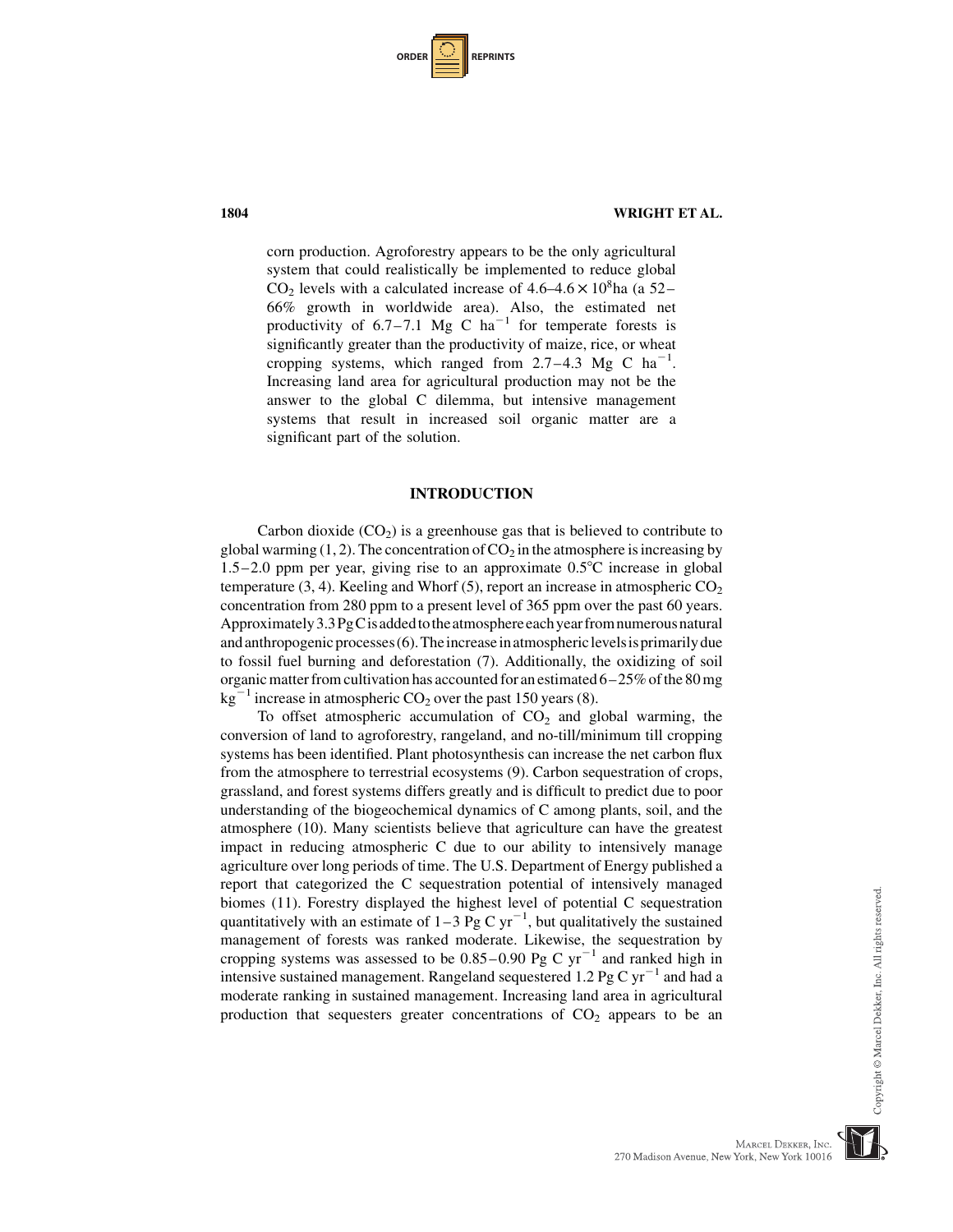**ORDERREPRINTS**

|                                                                 | Maize                                 |                                                               | Rice                      |                                                                     | Wheat                      |                                                                     |
|-----------------------------------------------------------------|---------------------------------------|---------------------------------------------------------------|---------------------------|---------------------------------------------------------------------|----------------------------|---------------------------------------------------------------------|
| Component                                                       | Value                                 | Reference and/or<br>Calculation                               | Value                     | Reference and/or<br>Calculation                                     | Value                      | Reference and/or<br>Calculation                                     |
| Average global<br>vield in 1999                                 | 4.32 Mg ha <sup><math>-1</math></sup> | FAO, 2000                                                     | 3.84 Mg ha <sup>-1</sup>  | FAO, 2000                                                           | 2.73 Mg ha <sup>-1</sup>   | FAO, 2000                                                           |
| Harvest index                                                   | 50%                                   | Sinclair, 1998; Dale<br>and Drennan, 1997                     | 50%                       | Sinclair, 1998                                                      | 50%                        | Slafer et al., 1999                                                 |
| Total biomass per<br>hectare                                    | 8.64 Mg ha <sup>-1</sup>              | 4.32 Mg maize ha <sup>-1*</sup><br>0.5 (harvest index)        | $7.68 \text{ Mg ha}^{-1}$ | 3.84 Mg maize ha <sup><math>-1</math>*</sup><br>0.5 (harvest index) | 5.46 Mg ha <sup>-1</sup>   | 2.73 Mg maize ha <sup><math>-1</math>*</sup><br>0.5 (harvest index) |
| Percent C in<br>biomass                                         | 50%                                   | Fischer and Turner,<br>1978                                   | 50%                       | Fischer and Turner,<br>1978                                         | 50%                        | Fischer and Turner,<br>1978                                         |
| Total C in biomass<br>per hectare                               | 4.32 Mg ha <sup>-1</sup>              | 8.64 Mg maize ha <sup><math>-1</math>*</sup><br>$0.5~(\%C)$   | 3.84 Mg ha <sup>-1</sup>  | 7.68 Mg maize ha <sup><math>-1</math>*</sup><br>$0.5~(\%C)$         | 2.73 $Mg$ ha <sup>-1</sup> | 5.46 Mg maize ha <sup><math>-1</math>*</sup><br>$0.5~(\%C)$         |
| Total atmospheric<br>C excess                                   |                                       |                                                               | $3.3 \times 10^{9}$ Mg    | Follett and McConkey,<br>2000                                       |                            |                                                                     |
| Area required to<br>sequester excess C                          | $7.6 \times 10^8$ ha                  | $3.3 \times 10^9$ Mg C/4.32<br>$Mg$ C ha <sup>-1</sup>        | $8.59 \times 10^8$ ha     | $3.3 \times 10^9$ Mg C/3.84<br>$Mg$ C ha <sup>-1</sup>              | $1.2 \times 10^9$ ha       | $3.3 \times 10^9$ Mg C/2.73<br>$Mg$ C ha <sup>-1</sup>              |
| 1999 global land<br>area in production                          | $1.4\times10^8$ ha                    | FAO, 2000                                                     | $1.53 \times 10^8$ ha     | FAO, 2000                                                           | $2.14 \times 10^8$ ha      | FAO, 2000                                                           |
| <b>Estimated</b> percent<br>increase in global<br>production to | 543%                                  | $(7.6 \times 10^8 \text{ ha}/1.4 \times$<br>$10^8$ ha)* $100$ | 561%                      | $(8.59 \times 10^8 \text{ ha}/1.53 \times$<br>$10^8$ ha) * 100      | 561%                       | $(1.2 \times 10^9 \text{ ha}/2.14 \times$<br>$10^8$ ha)* $100$      |

ESTIMATED LAND AREA INCREASE 18051805

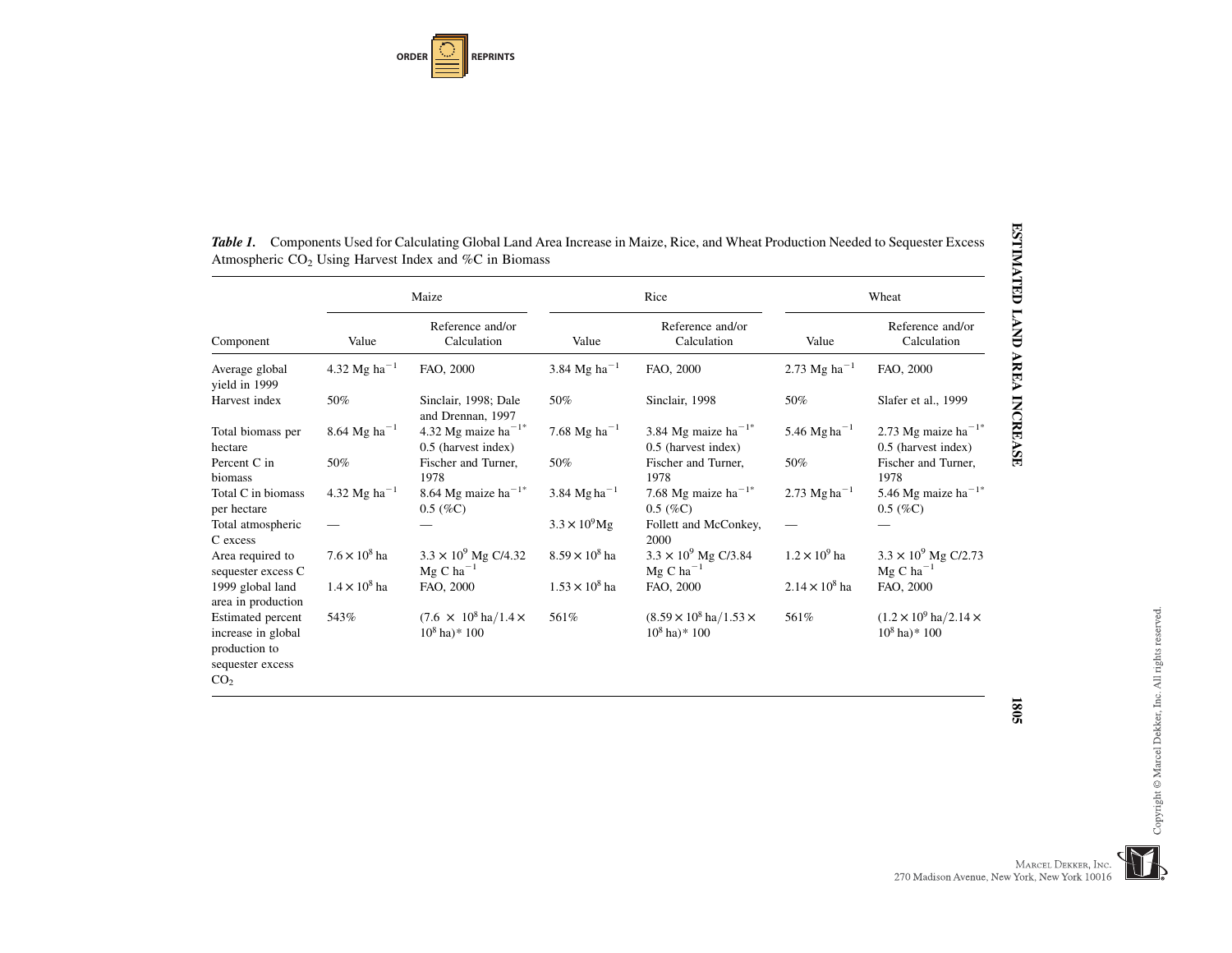| <b>ORDER</b> |  | <b>REPRINTS</b> |
|--------------|--|-----------------|
|--------------|--|-----------------|

environmentally friendly means for decreasing atmospheric C. Increased soil organic matter, higher biomass production, decreased nutrient loss, and improved soil and water quality are other benefits from increased sequestration in soil/plant systems (11). However, some ill effects of major land use change are degradation of sensitive ecosystems (from erosion of highly erodable land or desertification in arid regions), increased energy costs for production, and large economic investments. Schlesinger (12) noted that as agricultural production increases, the net C sequestered by the crop is nullified by the  $CO<sub>2</sub>$  released from fertilization, irrigation, and manuring. For example, the Haber-Bosch process produces 1180 kg CO2 per 1000 kg N synthesized.

At this stage in earth's history, it is believed that mankind can make strides to decrease the current excess C accumulation in the atmosphere. Creating agricultural ecosystems that scrub  $CO<sub>2</sub>$  is a widely held solution to this global dilemma. The objective of this work was to estimate the amount of area required to annually sequester the 3.3 Pg C excess by three different cropping systems (maize, rice, or wheat), temperate forest, or temperate rangeland ecosystems.

#### RESULTS

Many scientists believe that agriculture is the answer to reducing the rising  $CO<sub>2</sub>$  levels in the atmosphere. The increase in global agricultural land area required to sequester the excess 3.3 Pg C per year is evaluated in this work. Terrestrial C storage and fluxes within plants are very difficult to quantify on a global scale, ranging from 420 to 830 Pg C in living plant tissue (13). Currently, a great deal of uncertainty exists concerning methods and models used to determine the total plant Cpool.Forthiswork,priordatafromnumeroussourcesiscompiledtodeterminethe total C sequestered per year for maize, rice, wheat, rangeland, and temperate forest ecosystems. The assumption that C sequestering ability is constant across varieties of corn, wheat, and rice is made for the calculations.

#### Maize Cropping System

Worldwide, maize ranks first in cereal grain production with an approximate  $5.97 \times 10^8$  Mg produced in 1999 (14). This approach uses the mean harvest index and percent C in plant biomass along with average global maize yield (Table 1). To determine the total mass of C sequestered by the global corn crop, a worldwide mean yield of 4.32 Mg maize ha<sup> $-1$ </sup> (14) is divided by the 0.5 harvest index (15,16) for a total of 8.64 Mg biomass ha<sup>-1</sup>. The total biomass per hectare is multiplied by the 50% C in maize tissue (17) resulting in a total of Copyright © Marcel Dekker, Inc. All rights reserved

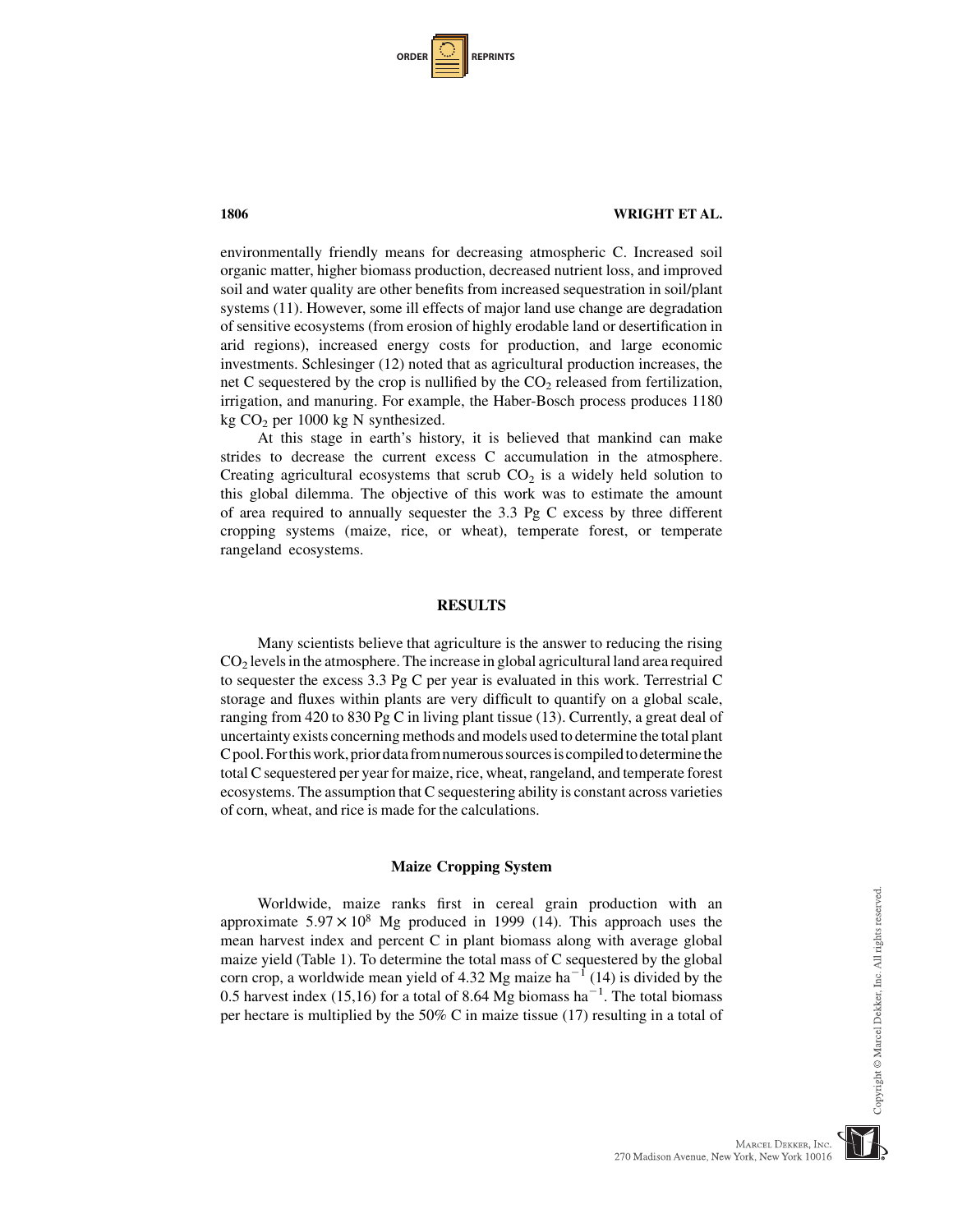**ORDERREPRINTS**

| Component                                                                                    | Value                                      | Reference and/or Calculation                                                        |
|----------------------------------------------------------------------------------------------|--------------------------------------------|-------------------------------------------------------------------------------------|
| Temperate forest ecosystem                                                                   |                                            |                                                                                     |
| Mean net primary productivity of<br>temperate forests per hectare                            | 6.7 Mg C ha <sup>-1</sup> yr <sup>-1</sup> | Amthor et al., 1998                                                                 |
| Total annual excess atmospheric C                                                            | $3.3 \times 10^{9}$ Mg                     | Follett and McConkey, 2000                                                          |
| Area required to sequester excess<br>CO <sub>2</sub>                                         | $4.93 \times 10^{8}$ ha                    | $3.3 \times 10^9$ Mg C yr <sup>-1</sup> /6.7 Mg C ha <sup>-1</sup> yr <sup>-1</sup> |
| Global land area currently under<br>temperate forest                                         | $7.5 \times 10^8$ ha                       | Amthor et al., 1998                                                                 |
| Estimated increase in global temperate<br>forest area to sequester excess<br>CO <sub>2</sub> | 66%                                        | $(4.93 \times 10^8 \text{ ha}/7.5 \times 10^8 \text{ ha}) \times 100$               |
| Temperate rangeland ecosystem                                                                |                                            |                                                                                     |
| Mean net primary productivity of<br>temperate rangeland per hectare                          | 3.5 Mg C ha <sup>-1</sup> yr <sup>-1</sup> | Amthor et al., 1998                                                                 |
| Total annual excess atmospheric C                                                            | $3.3 \times 10^{9}$ Mg                     | Follett and McConkey, 2000                                                          |
| Area required to sequester excess<br>CO <sub>2</sub>                                         | $9.43 \times 10^8$ ha                      | $3.3 \times 10^9$ Mg C yr <sup>-1</sup> /3.5 Mg C ha <sup>-1</sup> yr <sup>-1</sup> |
| Global land area currently under<br>temperate rangeland                                      | $1.25 \times 10^{9}$ ha                    | Amthor et al., 1998                                                                 |
| Estimated increase in global temperate<br>rangeland to sequester excess CO <sub>2</sub>      | 75%                                        | $(9.43 \times 10^8 \text{ ha}/1.25 \times 10^9 \text{ ha}) \times 100$              |

1807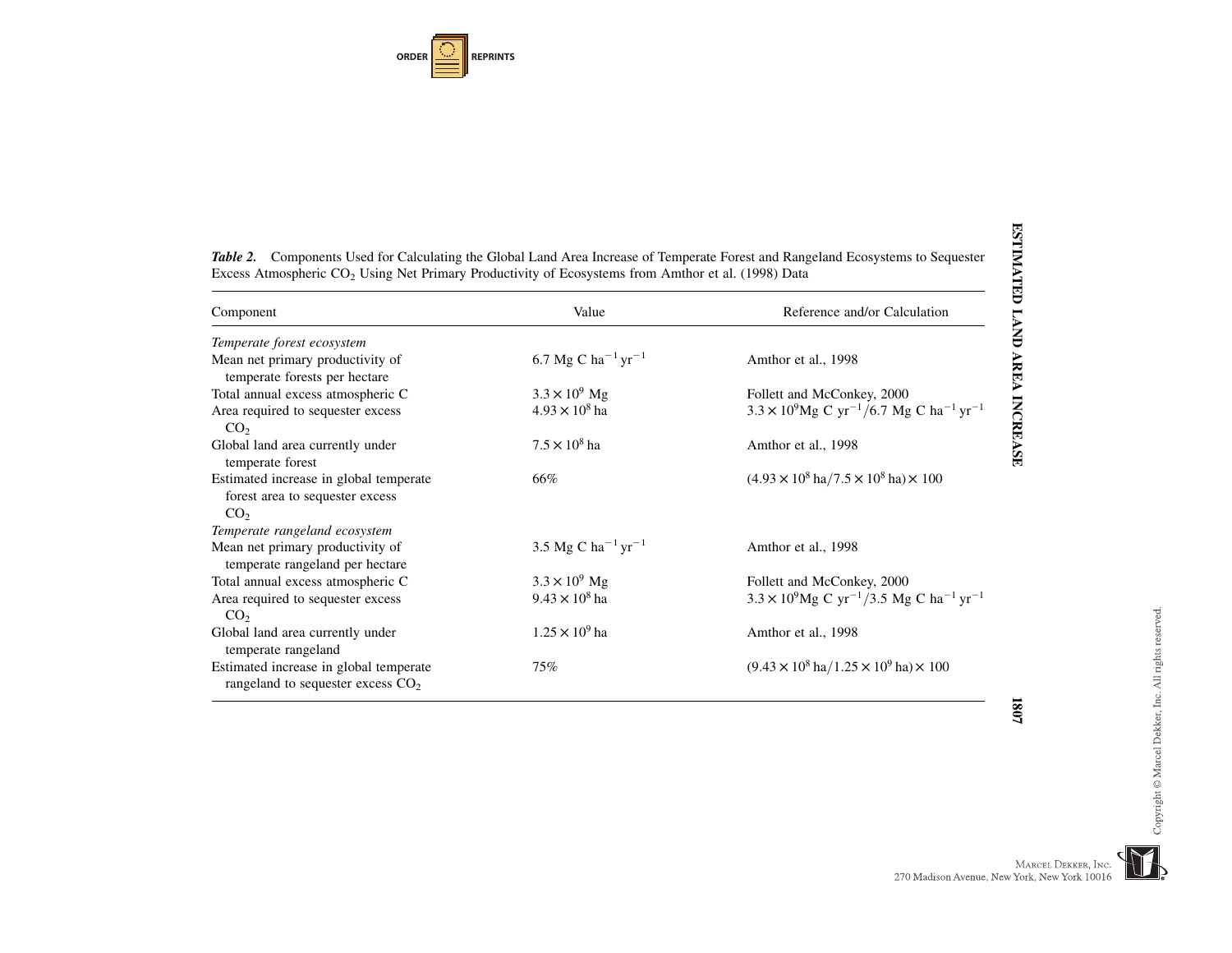| <b>ORDER</b> |  | <b>REPRINTS</b> |
|--------------|--|-----------------|
|--------------|--|-----------------|

4.32 Mg C ha<sup> $-1$ </sup> sequestered annually. Finally, the 3.3 Pg C (6) in the atmosphere is divided by the 4.32 Mg C ha<sup>-1</sup> (14) to obtain a value of  $7.4 \times 10^8$ ha of maize per year required to assimilate the surplus C. To find the increase in global maize production, the  $7.4 \times 10^8$ ha is divided by the area under corn production in 1999,  $1.4 \times 10^8$ ha (14), and a 529% increase in total corn production is found. Using data published by Lohry (10), the estimated increase in maize production needed would be 476% beyond current production area.

#### Rice Cropping System

Rice production ranks second among cereals in hectares cultivated globally (14). For the increased area estimation of rice systems, the mean harvest index and percent C data is used for the first calculation. For this calculation, a mean global rice yield of 3.84 Mg ha<sup> $-1$ </sup> (14) is divided by a harvest index of 0.5 (15) to acquire a total biomass of 7.68 Mg rice ha<sup> $-1$ </sup> (Table 1). Then, the rice biomass per hectare is multiplied by the percent C, 50% (17), for a mean total C of 3.84 Mg C sequestered for every hectare of rice grown. Thus an area of  $8.3 \times 10^8$ ha is needed (3.3 Pg C/3.84 Mg C ha<sup>-1</sup> rice) to remove the  $3.3 \times 10^9$  Mg C. The area is a 544% increase from the  $1.5 \times 10^8$ ha under production in 1999 (14).

#### Wheat Cropping System

Wheat is the third ranking cereal crop with an approximate  $5.9 \times 10^8$  Mg of grain produced in 1999 (14). The mean global wheat yield from the FAO (14) database records an average of 2.73 Mg wheat per hectare. The average yield is divided by the mean harvest index of 0.5 (18) and the quotient is multiplied by the 50% C (17) in the tissue to find a total of 2.73 Mg C ha<sup> $-1$ </sup> in the wheat biomass (Table 1). The final step is to divide the biomass C per hectare by the 3.3 Pg C in the atmosphere. This results in  $1.2 \times 10^9$  ha of wheat necessary to sequester the annual atmospheric C excess, which would be a 548% increase in global wheat production  $(2.14 \times 10^8)$ ha cultivated in 1999). The increase in wheat production necessary to sequester excess atmospheric C would be 467% beyond current production land area using Lohry (10) data.

#### Temperate Forest Ecosystem

The temperate forest ecosystem is chosen to represent the global region where agroforestry currently or potentially can be practiced. Dixon et al. (19) estimated that between  $5.9-12.2 \times 10^8$  has of land are technically suitable for the

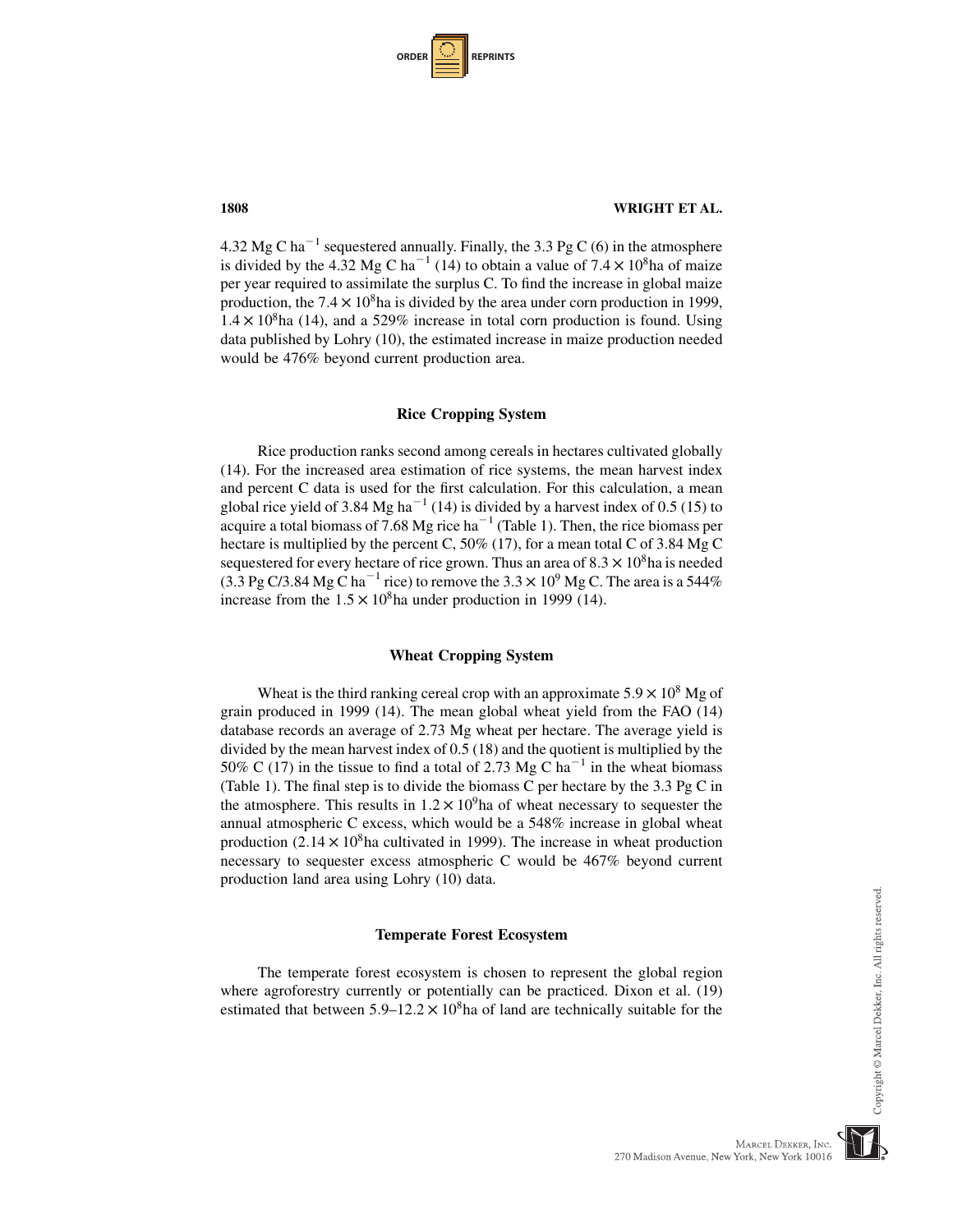| ORDER |  | <b>REPRINTS</b> |
|-------|--|-----------------|
|-------|--|-----------------|

#### **ESTIMATED LAND AREA INCREASE 1809** 1809

establishment of agroforestry in Africa, Asia, North and South America. For this work, the estimate by Amthor et al. (20) of  $7.5 \times 10^8$ ha of temperate and plantation forest is used for the first calculation. A second method is used to crosscheck these results and the estimate of  $9.0 \times 10^8$ ha of temperate forest by Bolin (21) will be utilized. Net primary productivity of temperate forests established through prior data is utilized for both calculations to determine the C sequestering ability of these ecosystems.

Using the data provided by Amthor et al. (20), a mean net primary productivity of 6.7 Mg C ha<sup>-1</sup> yr<sup>-1</sup> is assimilated in forest vegetation (Table 2). To find the area needed to sequester the excess atmospheric C, the 3.3 Pg C surplus is divided by 6.7 Mg C ha<sup>-1</sup> yr<sup>-1</sup> resulting in a total area of  $4.9 \times 10^8$ ha needed to sequester the excess 3.3 Pg C. Bolin (21) estimated a primary productivity of 7.1 Mg C ha<sup>-1</sup> yr<sup>-1</sup> for a temperate forest ecosystem. Dividing the 3.3 Pg C excess by the primary productivity generates a land area of  $4.6 \times$ 108ha needed to sequester excess atmospheric C. The areas calculated by Amthor (20) and Bolin (21) represent a global increase in temperate forestry of 66% and 52%, respectively.

#### Temperate Rangeland Ecosystem

Rangeland ecosystems cover a large geographic region, which includes shrubland, grassland, and open forest areas. Approximately 47% of the earth's land surface is occupied by rangeland (22). Due to the broad interpretation of a rangeland ecosystem, the estimation of the global land area and net primary productivity of range has differed greatly in prior research. Data from Amthor et al. (20) and Bolin (21) is used for the rangeland ecosystem calculations.

Amthor et al. (20) reported a mean net primary productivity for a temperate rangeland ecosystem of 3.5 Mg C ha<sup>-1</sup> yr<sup>-1</sup>. The 3.3  $\times$  10<sup>9</sup> Mg excess of atmospheric C is divided by the 3.5 Mg C ha<sup>-1</sup> yr<sup>-1</sup> and a solution of  $9.4 \times 10^8$ ha is found (Table 2). This area constitutes an increase of 75% from the  $1.25 \times 10^9$ ha currently in rangeland. Bolin (21) documented a biomass production of 4.6 Mg C  $ha^{-1}$  yr<sup>-1</sup> for a range system. Dividing the excess C by the productivity vields an area of  $7.1 \times 10^8$ ha. From the  $9.0 \times 10^8$ ha currently under range reported by Bolin, the  $7.1 \times 10^8$ ha increase is approximately a 79% rise in global land area.

#### DISCUSSION

The objective of this work was to compute the sequestering potential of agricultural ecosystems and the feasibility of converting land into temperate forest, rangeland, maize, rice, or wheat to reduce the atmospheric  $CO<sub>2</sub>$ 

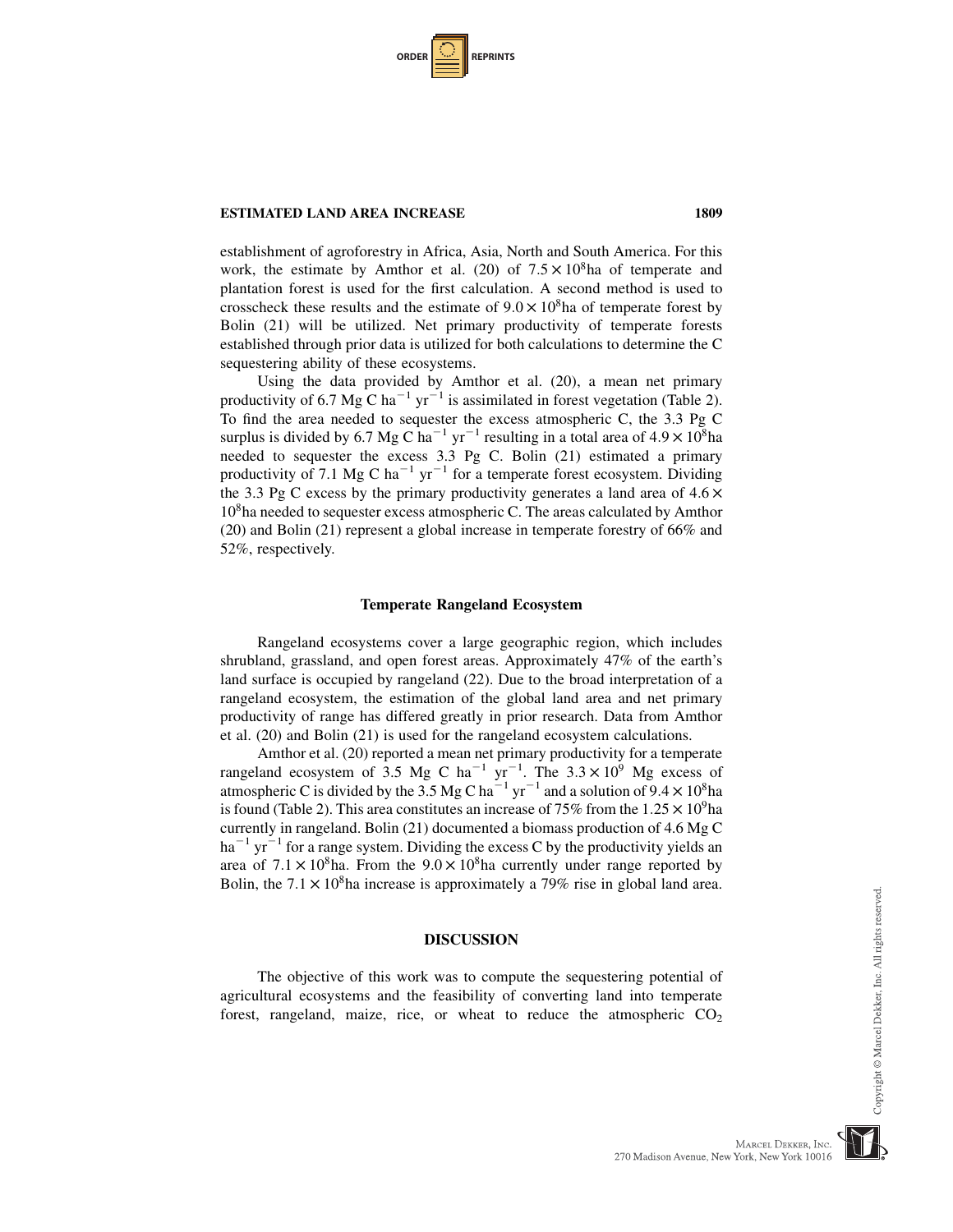| <b>ORDER</b> |  | <b>REPRINTS</b> |
|--------------|--|-----------------|
|--------------|--|-----------------|

concentrations. Tropical and temperate forests, temperate woodland, tropical savanna, and temperate grasslands are environments with suitable climates that most likely could support crop production. Of the total C sequestered by these ecosystems maize, rice, and corn cropping systems (the top three cereal crops grown worldwide) only account for approximately 4% of the C sequestered. Additionally, the net productivity of corn, rice, and wheat are considerably lower than native ecosystems. Other ecosystems exist that could be accounted for in the table, but the chosen ecosystems represent the largest biomes that man can conceivably replace with agriculture.

Although the calculations are simple and the estimates ignore numerous other factors, the areas computed provide a relative idea of the impracticality of agricultural land conversion to reduce atmospheric C. In particular, the millions of additional hectares needed for maize, rice, and wheat production would require vast amounts of resources, labor, finances, and suitable land. Agroforestry appears to be the most sensible agricultural system evaluated that mankind could realistically implement to reduce global  $CO<sub>2</sub>$  levels. With a net primary productivity of  $6.7 - 7.1$  Mg C ha<sup>-1</sup>, temperate forestry ecosystems require less management and inputs than cropping systems and exhibit significantly higher productivity values over the cereal crops. A 52–66% increase of temperate forests is still improbable, but much more rational than the other ecosystems analyzed. Rangeland can also play a significant role by storing large volumes of soil organic C. Approximately 75% of terrestrial C is stored in the soil (11), therefore, agricultural systems that do not employ cultivation could substantially aid in C sequestration.

Transforming land into agricultural ecosystems cannot be viewed as a plausible solution to combat global warming. The environmental impacts associated with expanding global agriculture would be increased fossil fuel consumption, a rise in methane emission from rice paddies and  $NO<sub>x</sub>$  from grassland ecosystems, and a decrease in soil organic matter. The conversion of native ecosystems into millions of agricultural hectares would significantly alter plant and wildlife habitats across the globe. Shifting land use could also change global nutrient cycling. For example, increased crop production will in turn cause greater plant ammonia loss that could impact atmospheric, oceanic, and freshwater nitrogen pools.

#### **CONCLUSIONS**

The conversion of land into agricultural ecosystems could improve the sequestration of atmospheric C; however, the effectiveness of this practice would be marginal due to the enormous land area conversion required to assimilate the 3.3 Pg of atmospheric C accumulating annually. Of the ecosystems evaluated in



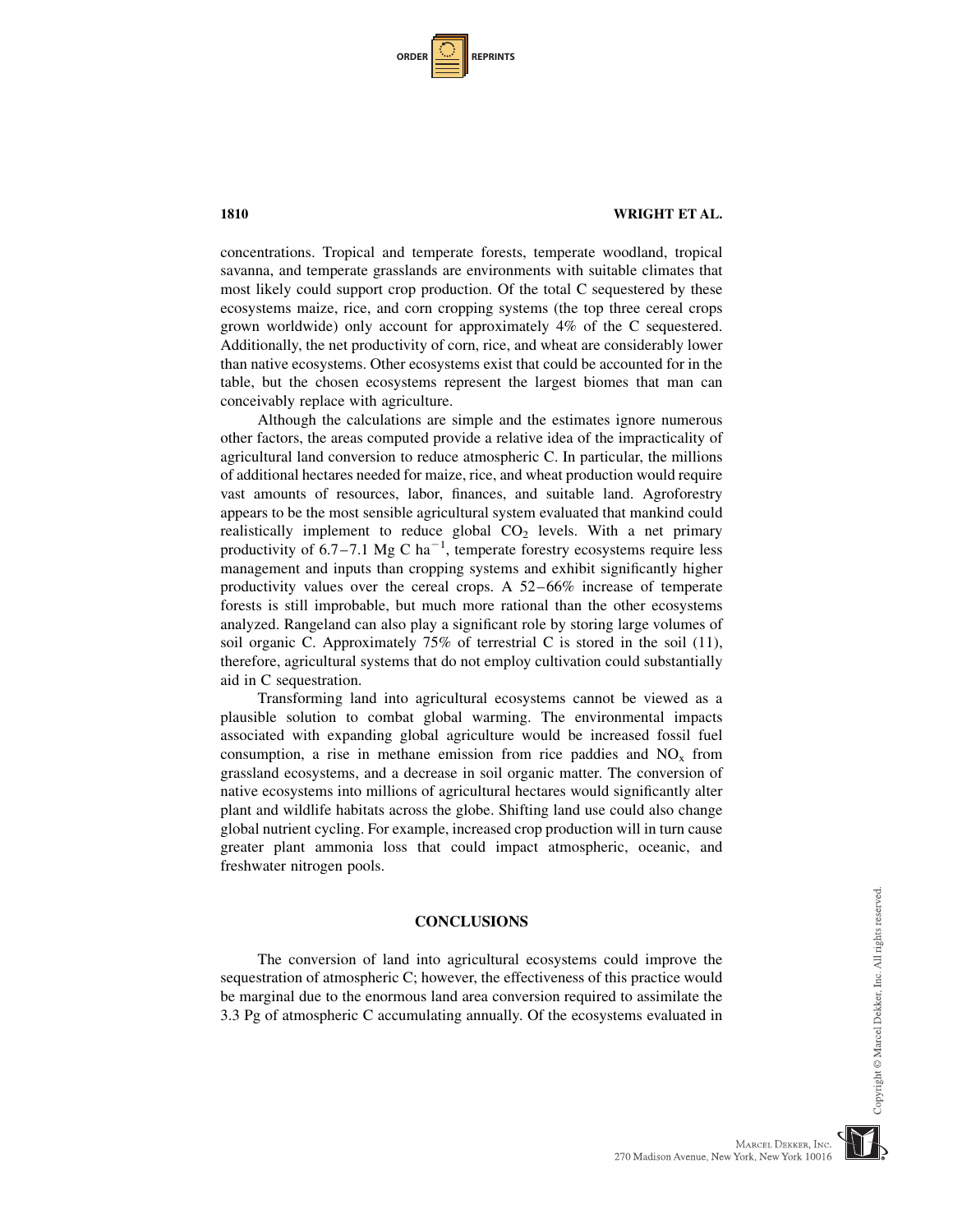| <b>ORDER</b> |  | <b>REPRINTS</b> |
|--------------|--|-----------------|
|--------------|--|-----------------|

#### **ESTIMATED LAND AREA INCREASE 1811** 1811

this work, temperate forests sequester more C per year  $(6.7-7.1 \text{ Mg C ha}^{-1} \text{ yr}^{-1})$ and require the smallest net global increase in land area (an addition of  $4.6-4.9 \times$  $10<sup>8</sup>$ ha) when compared to other systems. The maize cropping system is the most effective in C sequestration of the cereal crops calculated with an estimated potential of 4.3 Mg C ha<sup>-1</sup> yr<sup>-1</sup>, or  $6.0 \times 10^8$  Mg C per year. Using this C sequestering potential for maize, an additional  $6.7-7.6 \times 10^8$  ha of corn production would be needed to absorb the surplus atmospheric C. The worldwide land area under maize production in 1999 was  $1.4 \times 10^8$  ha; therefore, a 476– 546% increase in global maize production would be required. To realize the area calculated, land unsuitable for agriculture would likely have to be utilized. Furthermore, large volumes of natural and economic resources would be consumed in order to implement agricultural production in the areas needed to reduce the atmospheric  $CO<sub>2</sub>$  level. It is important to note that these calculations are for current emissions. If emissions increased or decreased, the static calculations reported here would obviously change.

### **REFERENCES**

- 1. U.S. Environmental Protection Agency, Inventory of U.S. Greenhouse Gas Emissions and Sinks: 1990–1994, 1995; EPA-230-R-96-006 U.S. Government Printing Office: Washington, DC.
- 2. United Nations Conference on Trade and Development, Combating Global Warming: Study on a Global System of Tradeable Carbon Emission Entitlements, UNCTAD/RDP/DFP/1 1992.
- 3. Wittwer, S.H. Carbon Dioxide Levels in the Biosphere: Effects on Plant Productivity. CRC Critical Rev. Plant Sci. 1985, 2, 171–198.
- 4. Perry, A.M. Estimating the Greenhouse Effect. Science 1983, 222, 1072.
- 5. Keeling, C.D.; Whorf, T.P. Atmospheric  $CO_2$  Records from Sites in the SIO Air Sampling Network. Trends: A Compendium of Data on Global Change; Carbon Dioxide Information Analysis Center. Oak Ridge National Laboratory: Oak Ridge, TN 1998.
- 6. Follett, R.F.; McConkey, B. The Role of Cropland Agriculture for C Sequestration in the Great Plains. In Proceedings of Great Plains Soil Fertility Conference. Schlegel, A., Ed.; March 7–8, 2000: Denver, CO 2000; 1–15.
- 7. Skog, K.E.; Nicholson, G.A. Carbon Cycling Through Wood Products: The Role of Wood and Paper Products in Carbon Sequestration. Forest Prod. J. 1998, 48 (7/8), 75–83.
- 8. Mullen, R.W.; Thomason, W.E.; Raun, W.R. Estimated Increase in Atmospheric Carbon Dioxide Due to Worldwide Decrease in Soil Organic Matter. Commun. Soil Sci. Plant Anal. 1999, 30 (11–12), 1713–1719.
- 9. Rosenzweig, C.; Hillel, D. Carbon Dioxide, Climate Change, and Crop

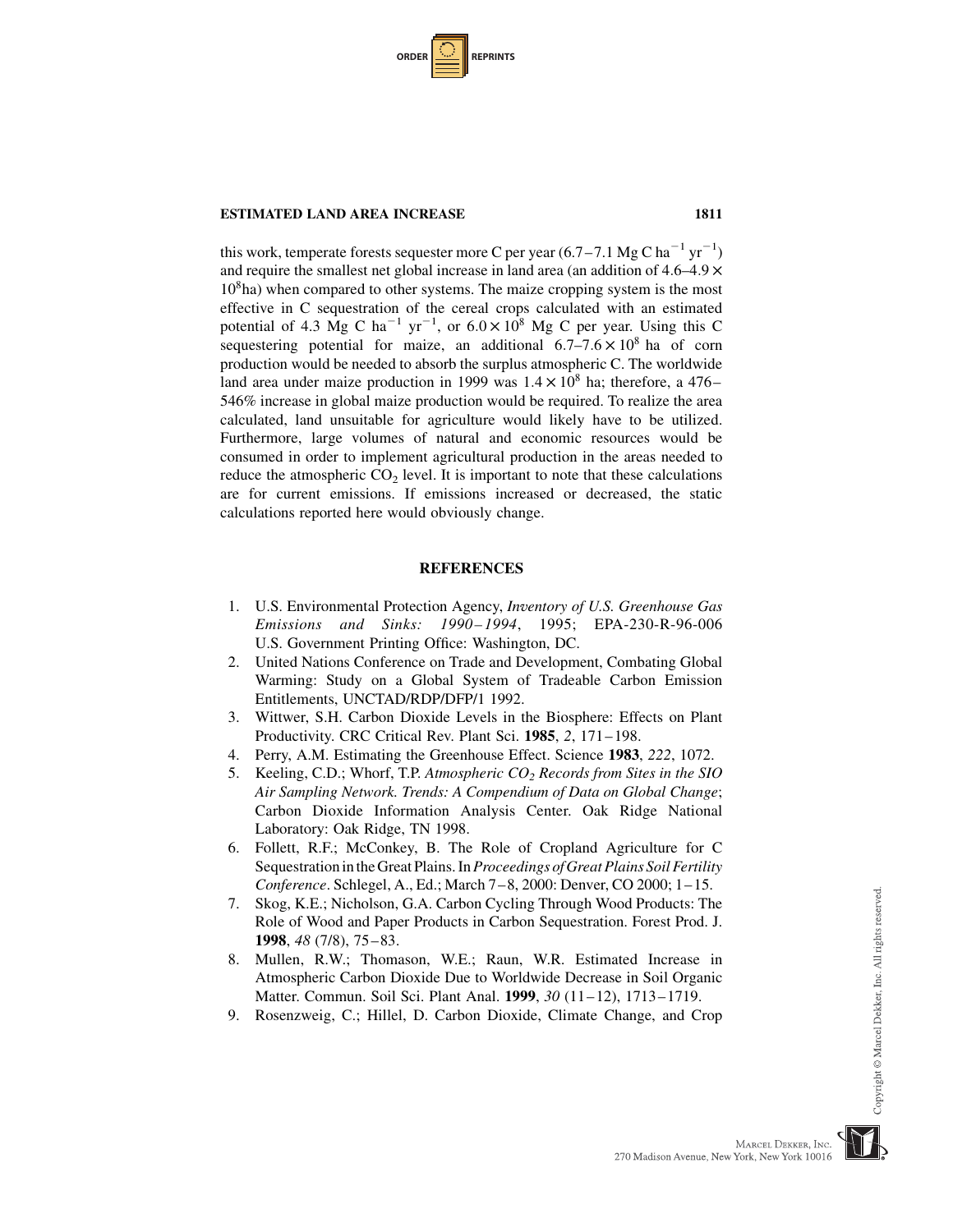| <b>ORDER</b> |  | <b>REPRINTS</b> |
|--------------|--|-----------------|
|--------------|--|-----------------|

Yields. In Climate Change and the Global Harvest. Rosenzweig, C., Hillel, D. Eds.; Oxford Press: New York, NY 1998; 71.

- 10. Lohry, B. One answer to Global Warming: High-Yield Agriculture. Fluid J. 1998, Spring, 22–25.
- 11. U.S. Department of Energy. Carbon Sequestration State of the Science Online. Available at http://www.fe.doe.gov/coal\_power/sequestration/index\_rpt.html; (verified 1 March 2000).
- 12. Schlesinger, W.H. Carbon Sequestration in Soils. Science 1999, 284, 209.
- 13. Post, W.M.; Peng, T.; Emanuel, W.R.; King, A.W.; Dale, V.H.; DeAngelis, D.L. The Global Carbon Cycle. Am. Sci. 1990, 78, 310–326.
- 14. Food and Agriculture Organization of the United Nations. Available at http://apps.fao.org/lim500/nph-wrap.pl?Production.Crops.Primary&Domain=SUA&servlet=1. (verified 1 March 2000).
- 15. Sinclair, T.R. Historical Changes in Harvest Index and Crop Nitrogen Accumulation. Crop Sci. 1998, 38, 638–643.
- 16. Dale, A.E.; Drennan, D.S.H. Transplanted Maize (Zea mays) for Grain Production in Southern England. II. Effects of Planting Date, Transplant Age and Cultivar on Growth, Development and Harvest Index. J. Agric. Sci. 1997, 128, 37–44.
- 17. Fischer, R.A.; Turner, N.C. Plant Productivity in the Arid and Semiarid Zones. Transpiration, Water Use Efficiency, Assimilate Partitioning Annual Review of Plant Physiology 1978, 29, 277–317.
- 18. Slafer, G.A.; Araus, J.L.; Richards, R.A. Physiological Traits that Increase the Yield Potential of Wheat. In Wheat: Ecology and Physiology of Yield Determination. Satorre, E.H., Slafer, G.A. Eds.; Food Products Press: Binghamton, NY 1999; 379–415.
- 19. Dixon, R.K.; Winjum, J.K.; Andrasko, K.J.; Lee, J.J.; Schroeder, P.E. Integrated Land-Use Systems: Assessment of Promising Agroforestry and Alternative Land-Use Practices to Enhance Carbon Conservation and Sequestration. In Climate Change: Significance for Agriculture and Forestry; White, D.H., Howden, S.M. Eds.; Kluwer Academic Publishers: Norwell, MA 1994; 71–92.
- 20. Amthor, J.S.; Huston, M.A. Terrestrial Ecosystem Responses to Global Change: A Research Strategy; ORNL/TM-1998/27. Oak Ridge National Laboratory: Oak Ridge, TN 1998.
- 21. Bolin, B.; Degens, E.T.; Duvigneaud, P.; Kempe, S. The Global Biogeochemical Carbon Cycle. In The Global Carbon Cycle; Bolin, B., Degens, E.T., Kempe, S. Eds.; John Wiley and Sons: New York, NY 1979;  $1-56.$
- 22. Heady, H.F. Rangeland Management; McGraw-Hill: New York, NY 1975.